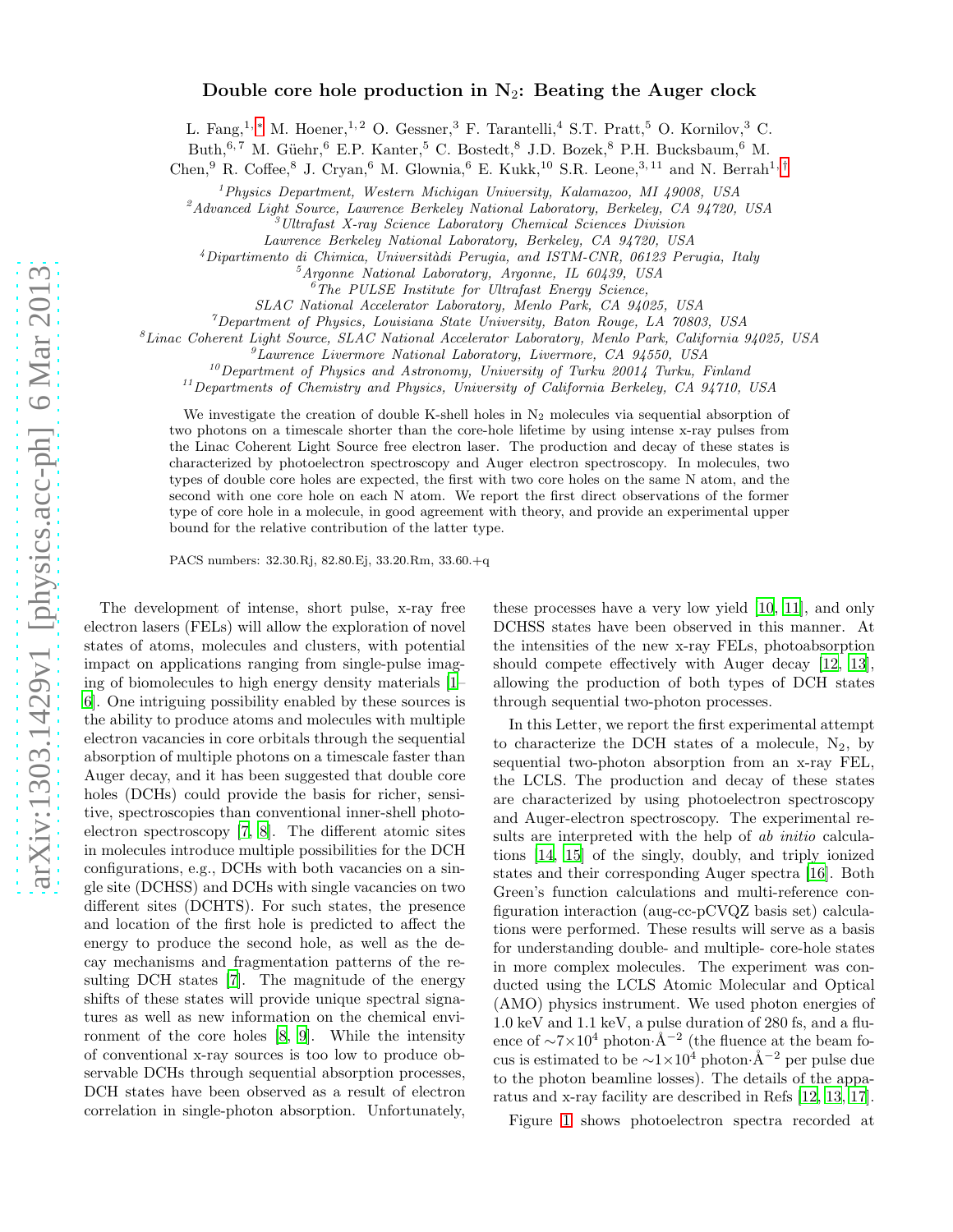

<span id="page-1-0"></span>FIG. 1: (Color on line) Photoelectron spectra recorded at 1.1 keV and 1.0 keV. The electron energies in the 1 keV spectrum have been shifted by 100 eV to higher kinetic energies. Vertical markers indicate the calculated photoelectron line po-sitions for various molecular [\[16](#page-4-0)] and atomic states of  $N_2$  [\[18\]](#page-4-2).

1.0 keV and 1.1 keV photon energy and the theoretically predicted electron energies for the relevant photoprocesses. The electron energies in the 1 keV spectrum have been shifted by 100 eV to higher kinetic energies. Photoelectrons were detected in an emission direction parallel to the electric vector of the ionizing radiation. With photon energies 600 - 700 eV above the K edge of  $N_2$  and pulse durations longer than the Auger-decay lifetimes ( $\sim$ 6.4 fs for N<sub>2</sub> [\[19\]](#page-4-3)), many ionization and decay pathways are possible, as indicated by the complex photoelectron spectrum. The labels indicate the energies of photoelectrons resulting from a number of different processes based on the calculations [\[16,](#page-4-0) [18](#page-4-2)]. These include : (1) Photoelectrons from single core-shell ionization of molecular  $N_2$ ,  $N_2^+$ , and  $N_2^{2+}$ , where the initial state electron vacancies are located in the valence shells (dotdashed blue lines). (2) Photoelectrons from core-shell ionization of atomic  $N^{m+}$  (initial state with m valence holes) (dashed black lines). (3) Photoelectrons from coreshell ionization of atomic  $N^{m+}(1s)$ , with a single core hole and the remaining holes in the valence shells (dotted green lines); the processes responsible for these photoelectrons result in atomic DCH production. (4) Photoelectrons from core-shell ionization of  $N_2^+(1s)$  with a single hole in the 1s orbital of one N atom, where the second electron is removed either from the same atom, i.e., the DCHSS process (purple solid line), or from the other N atom i.e., the DCHTS process (red solid line). Most of the spectral features are the result of multiple photon absorption by a single molecule. In particular, processes (3) and (4) present sequential two-photon inner-shell double ionization events on timescales that are fast compared to Auger decay. For the higher charge states, the reduced number of valence electrons increases the Auger lifetime, and thus increases the probability of producing atomic DCH states. The peak identification is particularly clear for  $N^{4+}(1s)$ ,  $N^{5+}(1s)$ , and  $N^{6+}(1s)$  ionization, because no other photoelectrons are expected at energies below ∼550 eV, and the observed peaks are in good agreement with the predicted line positions [\[18](#page-4-2)].

Figure [1](#page-1-0) clearly shows a substantial peak at the expected position of the molecular DCHSS photoelectron peak. However, this energy is also close to the calculated positions of peaks associated with core-ionization of a triply valence ionized N atom, and these processes cannot be distinguished in the photoelectron data. However, unlike the photoelectron peak associated with DCHSS from neutral  $N_2$ , Auger decay of the molecular DCHSS state arising from neutral  $N_2$  is expected to produce an Auger electron with a kinetic energy several tens of eV above the main Auger peaks. Fig. [2](#page-2-0) shows the corresponding Auger spectra for  $N_2$ , where the solid curves are the experimental data and the dashed curves are our theoretical results. Auger electrons were detected in an emission direction perpendicular to the electric vector of the ionizing radiation. The Auger electron spectrum in the kinetic energy range from ∼330 eV to ∼450 eV is shown, along with a synchrotron-based spectrum [\[20\]](#page-4-4) and our calculated normal (non-resonant)  $N_2$  Auger spectrum. In the region 360-370 eV, the normal Auger spectrum [\[21](#page-4-5)[–23\]](#page-4-6), which results from decay of the main SCH state of  $N_2$ , dominates. Between 370 eV and 390 eV, weak features (satellites) are observed that correspond to Auger decay from excited (shake-up) SCH states. Above ∼400 eV, no Auger electrons of  $N_2$  have been observed with conventional x-ray sources. In contrast, the new spectra shown in Fig. [2](#page-2-0) exhibit two new features lying 50-80 eV above the main SCH Auger peaks and with kinetic energies of 413 eV and 442 eV. These signals are clearly associated with Auger processes since the kinetic energies of the peaks do not vary with the photon energy. Contributions from photoelectrons observed in Fig. [1](#page-1-0) are strongly suppressed in Fig. [2](#page-2-0) due to the selected electron emission direction perpendicular to the light polarization. Our calculation shown in Fig. [2](#page-2-0) (yellow shaded curve) predicts peaks at ∼410 eV, which are produced by the Auger decay of the main DCHSS state of  $N_2^{2+}$  involving mainly  $2\sigma_u$  and  $1\pi_u$  electrons. In light of the expected underestimate in theory of 2-4 eV due to partially unaccounted electron relaxation in the final states [\[24\]](#page-4-7), the prediction agrees very well with the observed peak position. We conclude that the newly observed Auger electron signal at ∼410 eV kinetic energy stems from the decay of DCHSS states and is associated with so-called Auger hypersatellites [\[10,](#page-3-7) [11\]](#page-3-8). We estimate the DCHSS signal intensity to be ∼1% of the main Auger peak signal between 355 eV- $370$  eV ( $\pm 5$ eV). Experiments have also been performed at the LCLS to characterize the angular distribution of these hypersatellite electrons [\[25\]](#page-4-8).

Although calculations of the Auger decay of DCHSS shakeup states have not been performed explicitly, the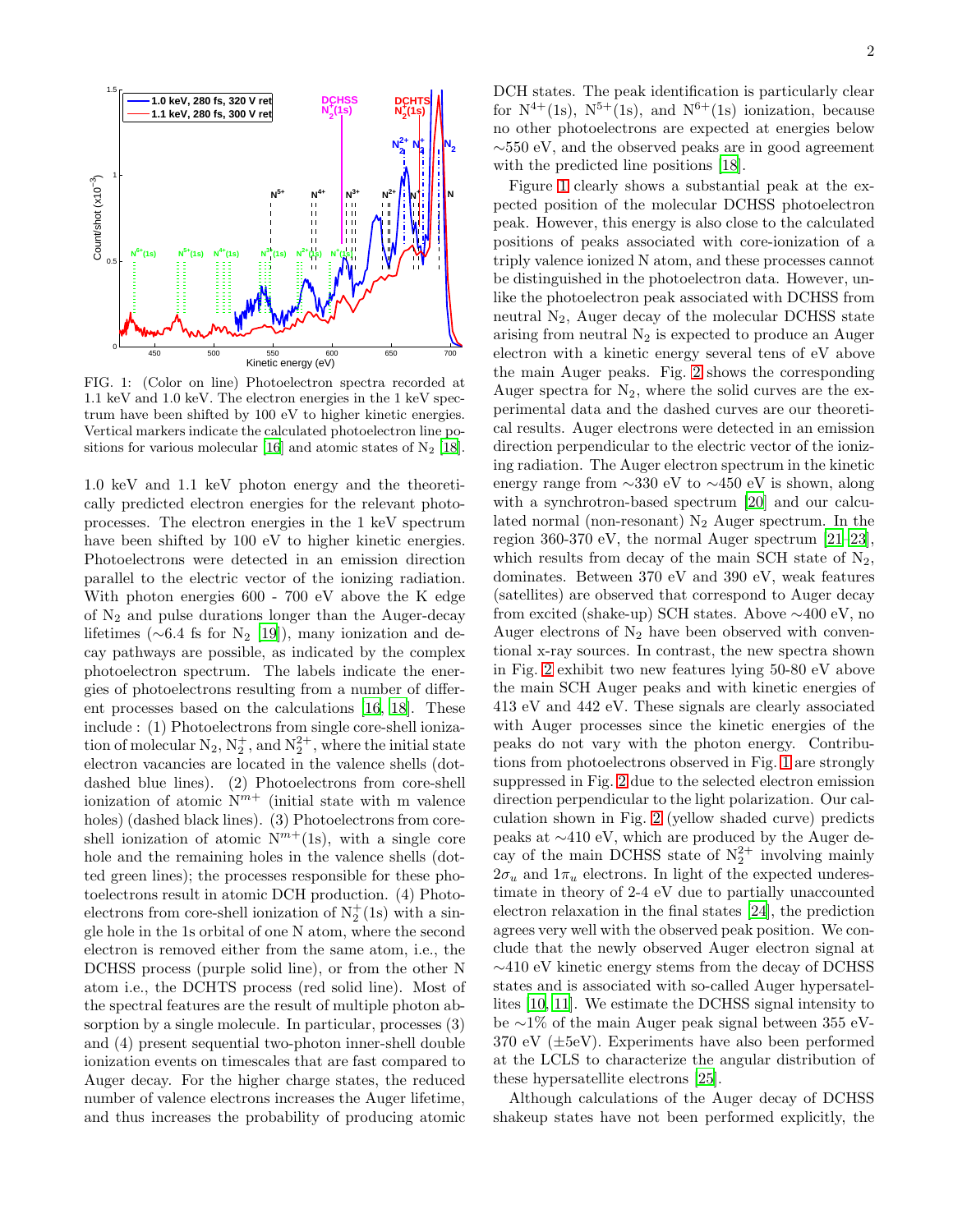energy splitting between the DCHSS main Auger peak and the DCHSS shake-up Auger peaks can be estimated by the energy difference between the calculated DCHSS photoline and the DCHSS shake-up photoline. The predicted energies of the DCHSS shake-up Auger electrons are indicated by black stem lines in Fig. [2.](#page-2-0) The good agreement of the calculated positions with the peak at 442 eV suggests that this peak might correspond to the Auger decay of the DCHSS shake-up states.



<span id="page-2-0"></span>FIG. 2: (Color on line) Auger spectra from the LCLS and synchrotron experiments, and from theoretical calculations. Thick solid curves: Auger spectra recorded at 1.0 keV and 1.1 keV. The 1.1 keV spectrum is offset vertically for clarity. Solid green curve: Auger spectrum recorded with synchrotron source [\[20](#page-4-4)]. Dashed curves: calculated Auger spectra (scaled) of various initial states, including SCH (green), DCHTS (grey shaded curve), DCHSS (yellow shaded curve). Black stems indicate predicted energies of DCHSS shake-up Auger electrons. Dotted curve: spline fit to background.

The detection and assignment of electrons associated with the production of the uniquely molecular DCHTS states requires improved energy resolution, which is achieved by increasing the retardation voltage in the photoelectron spectrometer to 480 V, as shown in Fig. [3.](#page-2-1) The spectrum is analyzed by taking into account the contributions from single-photon shake-up/off (SUO) processes as previously determined by Svensson et al. [\[26](#page-4-9)] and Kaneyasu et al. [\[27](#page-4-10)], and convoluting them with the experimental energy resolution of the current study. The dashed lines and blue shaded area in Fig. [3](#page-2-1) indicate the shape and the range of uncertainty of the SUO contributions, respectively, based on the uncertainties in assigning exact peak areas in the spectrum of Svensson et al. [\[26\]](#page-4-9). Note that in single photon ionization, SUO processes would generate the only contributions to the photoelectron spectrum in the kinetic energy range between ∼400 eV and ∼580 eV. Therefore, all photoelectron signal shown in Fig. [3](#page-2-1) that is not contained in the main photoline at 590 eV or the SUO contributions is due to multiple photon processes that are enabled by the high intensity of the LCLS. To disentangle the major contributions generated by multiple photon ionization, a nonlinear least-squares fit is performed based on five spectral components with identical peak shapes and independent

amplitudes and center energies (green and red shaded areas). The common peak shape is derived by a description of the well-defined main photoline by a Gaussian function, which gives a good approximation of the lightsource- and apparatus-induced line broadening effects.



<span id="page-2-1"></span>FIG. 3: (Color on line) Photoelectron spectrum (crosses with error bars) recorded at 1.0 keV photon energy and 480 V spectrometer retardation voltage. The blue, green, and red shaded areas mark the correlated uncertainties for various spectral components (see text). The constant sum of all components is marked by the solid black curve. Calculated line positions are marked by vertical dashed lines. The red shaded area allows for an upper limit estimate of DCHTS contributions.

The range of possible SUO intensities results in a corresponding uncertainty range for the intensities of all other spectral contributions, as indicated by the green and red shaded areas, the borders of which indicate the upper and lower limits. However, all peak center energies and the overall fit quality are virtually unaffected by the SUO uncertainty. Within the model of identical, apparatus-limited peak shapes, the fit result is globally unique as determined by a Monte-Carlo based sampling of the available fit starting parameter space by  $\sim 10^5$  independent fit cycles. We therefore base our spectral analysis on the comparison of the fit results with calculated line positions, as marked in Fig. [3](#page-2-1) by vertical dashed lines. The theoretical peak positions mark the kinetic energies expected from 1s inner-shell ionization of neutral and valence-ionized atoms and molecules as indicated. Also marked is the expected position of the DCHTS photoelectron line that results from inner-shell ionization of an  $N_2(1s^{-1})$  molecular core-hole state. We note that subtleties such as dynamic line shifts during molecular fragmentation are not included in the fit model. However, these are considered minor effects with respect to the conclusions that are derived here.

Taking into account the finite precision of the calculations (∼1-2 eV) and the finite energy resolution of the measurements, the agreement of the experimentally derived peak positions with the theoretical expectations is mostly very good. Independent, physically motivated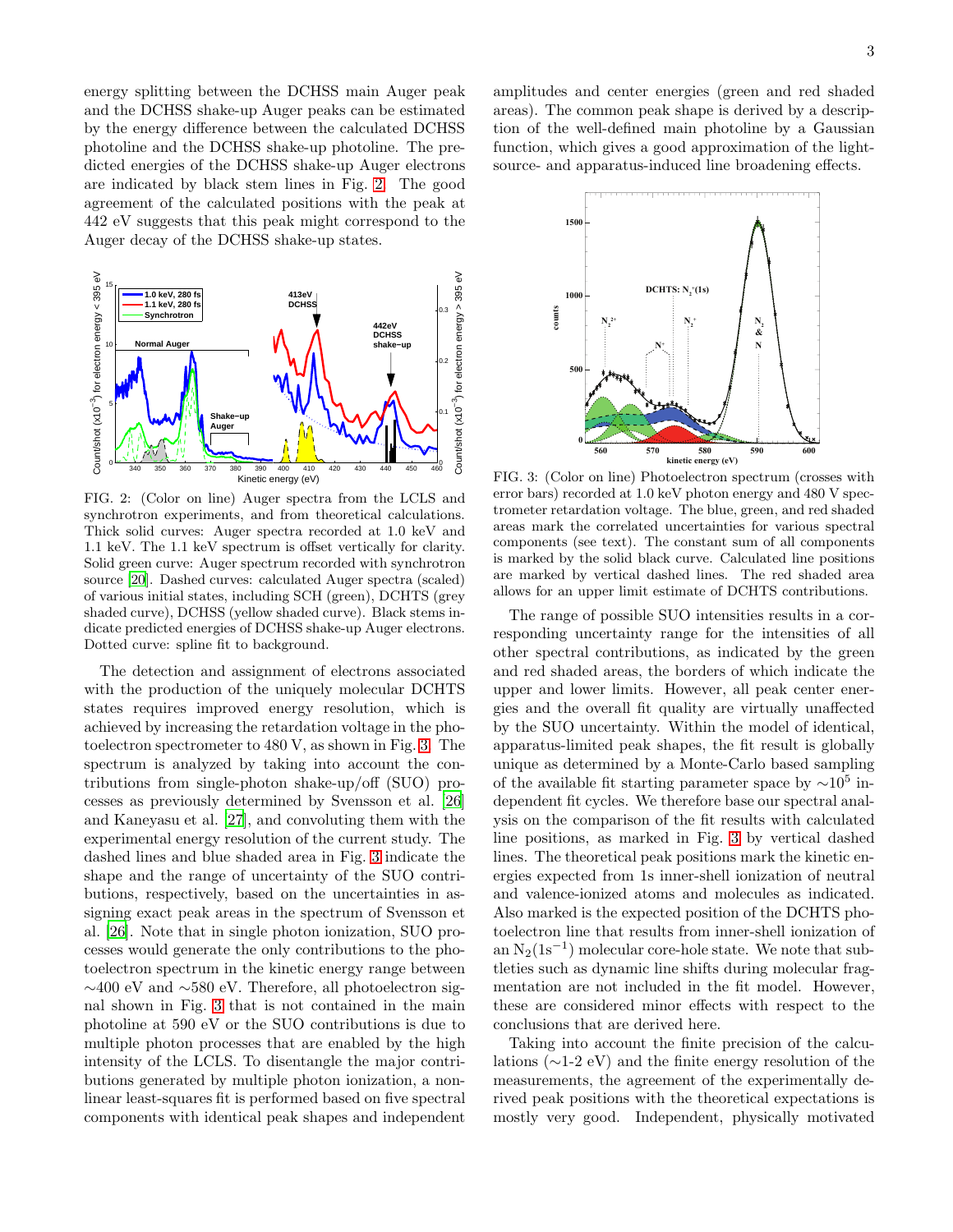cross-checks, such as the analysis of the ratio of valenceto inner-shell ionization probabilities and the rate of molecular dissociation compared to the pulse length, confirm that the measured peak intensities for inner-shell ionization of  $N_2^{2+}$  and  $N^+$  agree qualitatively with the picture of sequential multiple photon ionization by the LCLS at the peak intensity of the experiments. The weak contribution at ∼582 eV cannot readily be assigned to a calculated line. Slight deviations of the mainline peak shape from a perfect Gaussian, as can be seen at the high energy side of the main photoline, may account for some part of this feature. Some signal from  $N_2^+$  ionization may also contribute to this part of the photoelectron spectrum.

One spectral component is consistently found exactly at the position of the expected DCHTS photoline (574 eV). Unfortunately, this spectral region is also marked by the strongest SUO contributions. Additionally, the  $1s^{-1}$  photoline from inner-shell ionization of excited  $N^+(1s^22s^12p^3)$  fragments coincides with the DCHTS photoline within the theoretical and experimental uncertainties. As indicated by the red area, the estimate of the total multiple photon ionization signal at 574 eV varies between zero and 8% of the main photoline intensity. Given the uncertainty in the contributions from overlapping spectral components, we can provide only an upper bound for the DCHTS signal rather than an absolute value. The upper limit of the DCHTS contribution is mainly defined by the minimum contribution of the  $N^+(1s^22s^12p^3)$  ionization signal. The lower bound of this signal is estimated by the peak at 566 eV, which is mainly attributed to inner shell ionization of  $N^+(1s^22s^22p^2)$ , and by the branching ratio between ground and excited states of  $N^+$  fragments after inner shell ionization of  $N_2$  [\[28\]](#page-4-11). This analysis leads to an upper bound for DCHTS contributions in the photoelectron spectrum of 4% relative to the intensity of the  $N_2(1s^{-1})$  main photoline. This value is in qualitative agreement with the ∼1% DCHSS signal described above and an estimated ratio of ∼1.65 between DCHTS and DCHSS signal intensities. An independent estimate of the intensity of the DCHTS process by examination of the Auger spectrum is not possible at this stage. The nature of these states marked by a single core hole per atom leads to Auger electron energies that are embedded in the SCH Auger spectrum, as indicated by the grey shaded structure near 350 eV kinetic energy in Fig. [2.](#page-2-0) Furthermore, Auger decay of sequential multiple photoionization products, in addition to correlation satellites and the decay of SUO states, may also contribute to this range of the Auger electron spectrum, making it difficult to isolate the DCHTS Auger processes at this time. Note that in Fig. [2](#page-2-0) only the high-energy, most intense, bands of the computed DCHTS and DCHSS Auger spectra are shown, involving ionization of the outer-valence electrons. The low-energy band of the DCHTS spectrum is calculated

to fall outside the experimental range, while the DCHSS one falls in the 380-390 eV shake-up region where it is not appreciably detected by the experiment. The theoretical determination of the relative probabilities for SCH and DCH formation requires complex calculations that we hope to stimulate with the present work. Thus, no comparison between experiment and theory has been made on this point.

In conclusion, we have presented the first experimental results on the characterization of DCH states produced by sequential two-photon absorption in molecules. The observation of DCHSS states is supported by photoelectron and Auger-electron spectra, as well as by theoretical calculations. In contrast, the observation of the uniquely molecular DCHTS states remains ambiguous, and only an upper bound to their production can be determined. Higher intensity (afforded by improved beam transport optics), improved stability of photon energy, higher electron energy resolution, and detailed studies of the intensity dependence of the electron spectra will thus be required to fulfill the potential of DCH spectroscopies.

This work was supported by the U.S. Department of Energy, Office of Science, Basic Energy Sciences, Division of Chemical Sciences, Geosciences, and Biosciences. We thank the LCLS staff for their assistance, and A. Kivimäki, T. Jahnke and R. Dörner for providing us with unpublished data. We thank Robin Santra for fruitful discussion. We thank B. Krässig for his  $eTOF$ models. FT thanks italian FIRB and PRIN grants.CBu was supported by NSF grants. MH thanks the Alexander von Humboldt foundation for the Feodor Lynen fellowship. The LCLS is funded by DOE-BES.

- <sup>∗</sup> Corresponding author. [lifang@slac.stanford.edu](mailto:lifang@slac.stanford.edu)
- <span id="page-3-1"></span><span id="page-3-0"></span>† Corresponding author. [nora.berrah@wmich.edu](mailto:nora.berrah@wmich.edu)
- <span id="page-3-2"></span>[1] R. Neutze *et al.*, Nature **406**, 752 (2000).
- [2] H. N. Chapman et al., Nat. Phys.  $2, 839$  (2006).
- [3] J. D. Lindl *et al.*, Phys. Plasmas 11, 339 (2004).
- [4] G. Dyer, A. Bernstein, B. Cho, and J. Osterholz, Phys. Plasmas 101, 015002 (2008).
- [5] N. Berrah et al., J. Mod. Opt.  $57$ , xx (2010) (in press).
- <span id="page-3-3"></span>[6] C. Bostedt et al., Phys. Rev. Lett. **100**, 133401 (2008).
- <span id="page-3-4"></span>[7] L. S. Cederbaum, F. Tarantelli, and A. Sgamellotti, J. Chem. Phys 85, 6513 (1986).
- <span id="page-3-5"></span>[8] R. Santra, N. V. Kryzhevoi, and L. S. Cederbaum, Phys. Rev. Lett. 103, 013002 (2009).
- <span id="page-3-6"></span>[9] M. Tashiro *et al*, J. Chem. Phys **132**, 184302 (2010).
- <span id="page-3-7"></span>[10] E. P. Kanter, R. W. Dunford, B. Krässig, and S. H. Southworth, Phys. Rev. Lett. 83, 508 (1999).
- <span id="page-3-8"></span>[11] S. H. Southworth *et al*, Phys. Rev. A **67**, 062712 (2003).
- <span id="page-3-9"></span>[12] L. Young et al., Nature  $466, 56$  (2010).
- <span id="page-3-10"></span>[13] M. Hoener et al., Phys. Rev. Lett. **104**, 253002 (2010).
- <span id="page-3-11"></span>[14] J. Schirmer and A. Barth, Z. Phys. A 317, 267 (1984). A. Tarantelli and L.S. Cederbaum, Phys. Rev. A 46, 81 (1992). F. Tarantelli, Chem. Phys. 329, 11 (2006).
- <span id="page-3-12"></span>[15] T. H. Dunning, J. Chem. Phys. 90, 1007 (1989). D. E. Woon, T. H. Dunning, J. Chem. Phys. 103, 4572 (1995).